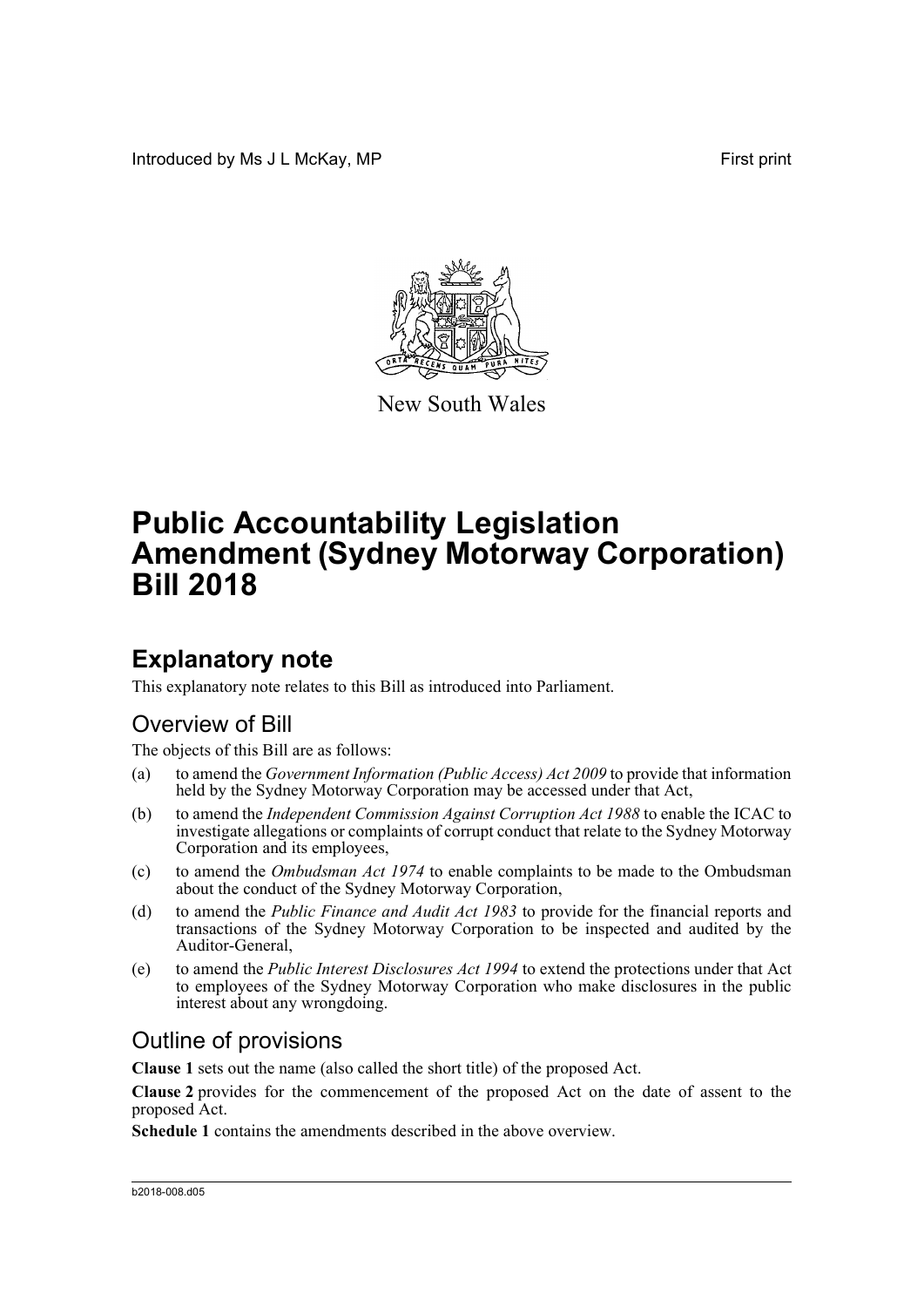Introduced by Ms J L McKay, MP **First** print



New South Wales

# **Public Accountability Legislation Amendment (Sydney Motorway Corporation) Bill 2018**

## **Contents**

|            |                          | Page |
|------------|--------------------------|------|
| -1         | Name of Act              |      |
|            | 2 Commencement           | ົ    |
| Schedule 1 | <b>Amendment of Acts</b> |      |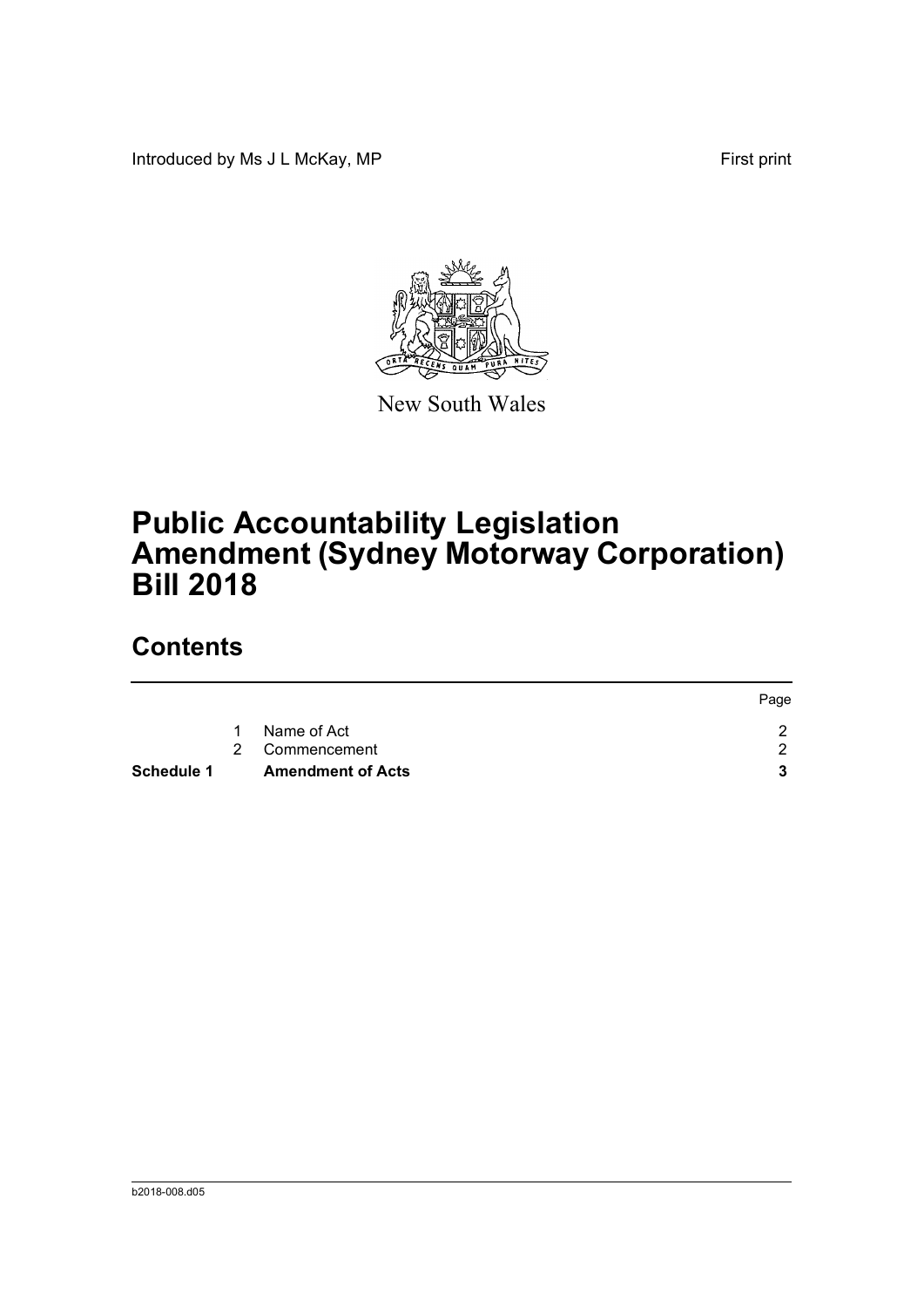

New South Wales

## **Public Accountability Legislation Amendment (Sydney Motorway Corporation) Bill 2018**

No , 2018

#### **A Bill for**

An Act to amend various legislation to ensure that the Sydney Motorway Corporation is subject to accountability requirements applying to public authorities and agencies; and for other purposes.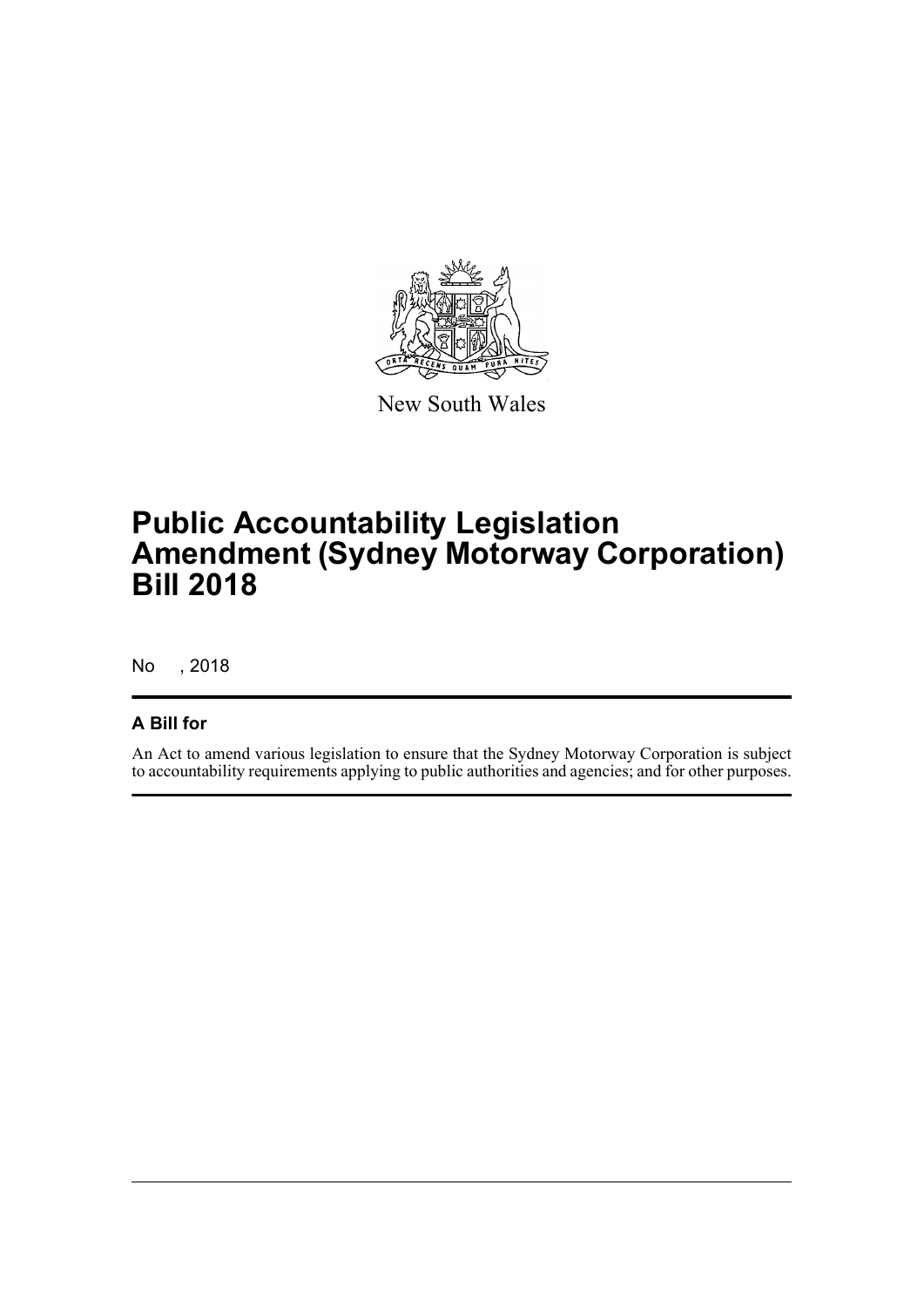Public Accountability Legislation Amendment (Sydney Motorway Corporation) Bill 2018 [NSW]

<span id="page-3-1"></span><span id="page-3-0"></span>

|              | The Legislature of New South Wales enacts:                                                                      |                |
|--------------|-----------------------------------------------------------------------------------------------------------------|----------------|
|              | Name of Act                                                                                                     | $\overline{2}$ |
|              | This Act is the <i>Public Accountability Legislation Amendment (Sydney Motorway</i> )<br>Corporation) Act 2018. | 3<br>4         |
| Commencement |                                                                                                                 | 5              |
|              | This Act commences on the date of assent to this Act.                                                           | 6              |
|              |                                                                                                                 |                |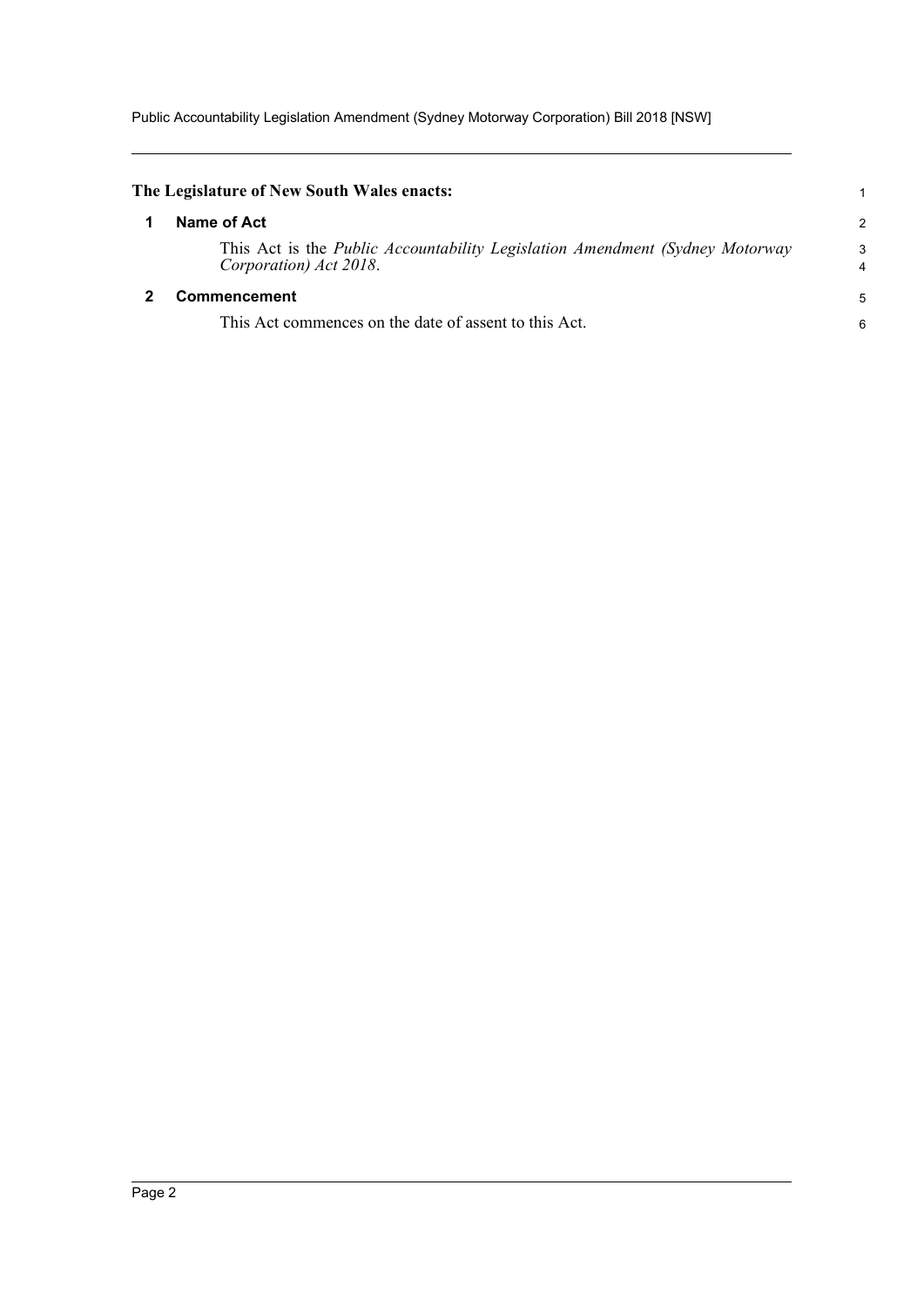<span id="page-4-0"></span>

|               | <b>Schedule 1</b>                                     |                                                                            |                              | <b>Amendment of Acts</b>                                                                                                                                                                                                                                                                                                                                                                         | $\mathbf{1}$                      |
|---------------|-------------------------------------------------------|----------------------------------------------------------------------------|------------------------------|--------------------------------------------------------------------------------------------------------------------------------------------------------------------------------------------------------------------------------------------------------------------------------------------------------------------------------------------------------------------------------------------------|-----------------------------------|
| 1.1           | Government Information (Public Access) Act 2009 No 52 |                                                                            |                              |                                                                                                                                                                                                                                                                                                                                                                                                  | 2                                 |
|               |                                                       |                                                                            |                              | <b>Schedule 4 Interpretative provisions</b>                                                                                                                                                                                                                                                                                                                                                      | 3                                 |
|               |                                                       |                                                                            |                              | Insert after clause $2(1)(f)$ :                                                                                                                                                                                                                                                                                                                                                                  | 4                                 |
|               |                                                       |                                                                            | (f1)                         | Sydney Motorway Corporation Pty Limited (ACN 601 507 591) and<br>any of its subsidiaries (including those referred to in section 45J (5) of<br>the <i>Public Finance and Audit Act 1983</i> ), or                                                                                                                                                                                                | $\sqrt{5}$<br>6<br>$\overline{7}$ |
| 1.2           |                                                       |                                                                            |                              | Independent Commission Against Corruption Act 1988 No 35                                                                                                                                                                                                                                                                                                                                         | 8                                 |
|               |                                                       | <b>Section 3 Definitions</b>                                               |                              |                                                                                                                                                                                                                                                                                                                                                                                                  |                                   |
|               |                                                       |                                                                            |                              | Insert after paragraph (f) of the definition of <i>public authority</i> :                                                                                                                                                                                                                                                                                                                        | 10                                |
|               |                                                       |                                                                            | (f1)                         | Sydney Motorway Corporation Pty Limited (ACN 601 507 591) and<br>any of its subsidiaries (including those referred to in section 45J (5) of<br>the Public Finance and Audit Act 1983),                                                                                                                                                                                                           | 11<br>12<br>13                    |
| 1.3           |                                                       |                                                                            |                              | Ombudsman Act 1974 No 68                                                                                                                                                                                                                                                                                                                                                                         | 14                                |
|               |                                                       |                                                                            | <b>Section 5 Definitions</b> |                                                                                                                                                                                                                                                                                                                                                                                                  | 15                                |
|               |                                                       | Insert after paragraph (f1) of the definition of <i>public authority</i> : |                              |                                                                                                                                                                                                                                                                                                                                                                                                  | 16                                |
|               |                                                       |                                                                            | (f2)                         | Sydney Motorway Corporation Pty Limited (ACN 601 507 591) and<br>any of its subsidiaries (including those referred to in section 45J (5) of<br>the Public Finance and Audit Act 1983),                                                                                                                                                                                                           | 17<br>18<br>19                    |
| $1.4^{\circ}$ |                                                       |                                                                            |                              | <b>Public Finance and Audit Act 1983 No 152</b>                                                                                                                                                                                                                                                                                                                                                  | 20                                |
|               | Part 3, Division 4B                                   |                                                                            |                              |                                                                                                                                                                                                                                                                                                                                                                                                  | 21                                |
|               | Insert after Division 4A:                             |                                                                            |                              |                                                                                                                                                                                                                                                                                                                                                                                                  |                                   |
|               |                                                       | <b>Division 4B</b>                                                         |                              | <b>Special audit of Sydney Motorway Corporation</b>                                                                                                                                                                                                                                                                                                                                              | 23                                |
|               | 45J                                                   |                                                                            | <b>Special audit</b>         |                                                                                                                                                                                                                                                                                                                                                                                                  | 24                                |
|               |                                                       | (1)                                                                        |                              | The Auditor-General is, as soon as practicable after the end of each financial<br>year of Sydney Motorway Corporation Pty Limited (ACN 601 507 591) (the<br>$SMC$ , to inspect and audit:                                                                                                                                                                                                        | 25<br>26<br>27                    |
|               |                                                       |                                                                            | (a)                          | the financial report of the SMC and any of its subsidiaries, and                                                                                                                                                                                                                                                                                                                                 | 28                                |
|               |                                                       |                                                                            | (b)                          | the books and records of financial transactions of or relating to:                                                                                                                                                                                                                                                                                                                               | 29                                |
|               |                                                       |                                                                            |                              | the SMC and any of its subsidiaries, and<br>(i)                                                                                                                                                                                                                                                                                                                                                  | 30                                |
|               |                                                       |                                                                            |                              | assets of or in the custody of the SMC and any of its subsidiaries.<br>(ii)                                                                                                                                                                                                                                                                                                                      | 31                                |
|               |                                                       | (2)                                                                        |                              | The Auditor-General, or a person (being the Deputy Auditor-General or an<br>auditor) authorised by the Auditor-General, is to report to the SMC, the<br>Minister for WestConnex and the Treasurer as to the result of any such<br>inspection and audit and as to such irregularities or other matters as in the<br>judgment of the Auditor-General or authorised person call for special notice. | 32<br>33<br>34<br>35<br>36        |
|               |                                                       | (3)                                                                        |                              | The Auditor-General is to include a reference to any audit conducted under<br>this section in the report referred to in section $52$ (1).                                                                                                                                                                                                                                                        | 37<br>38                          |